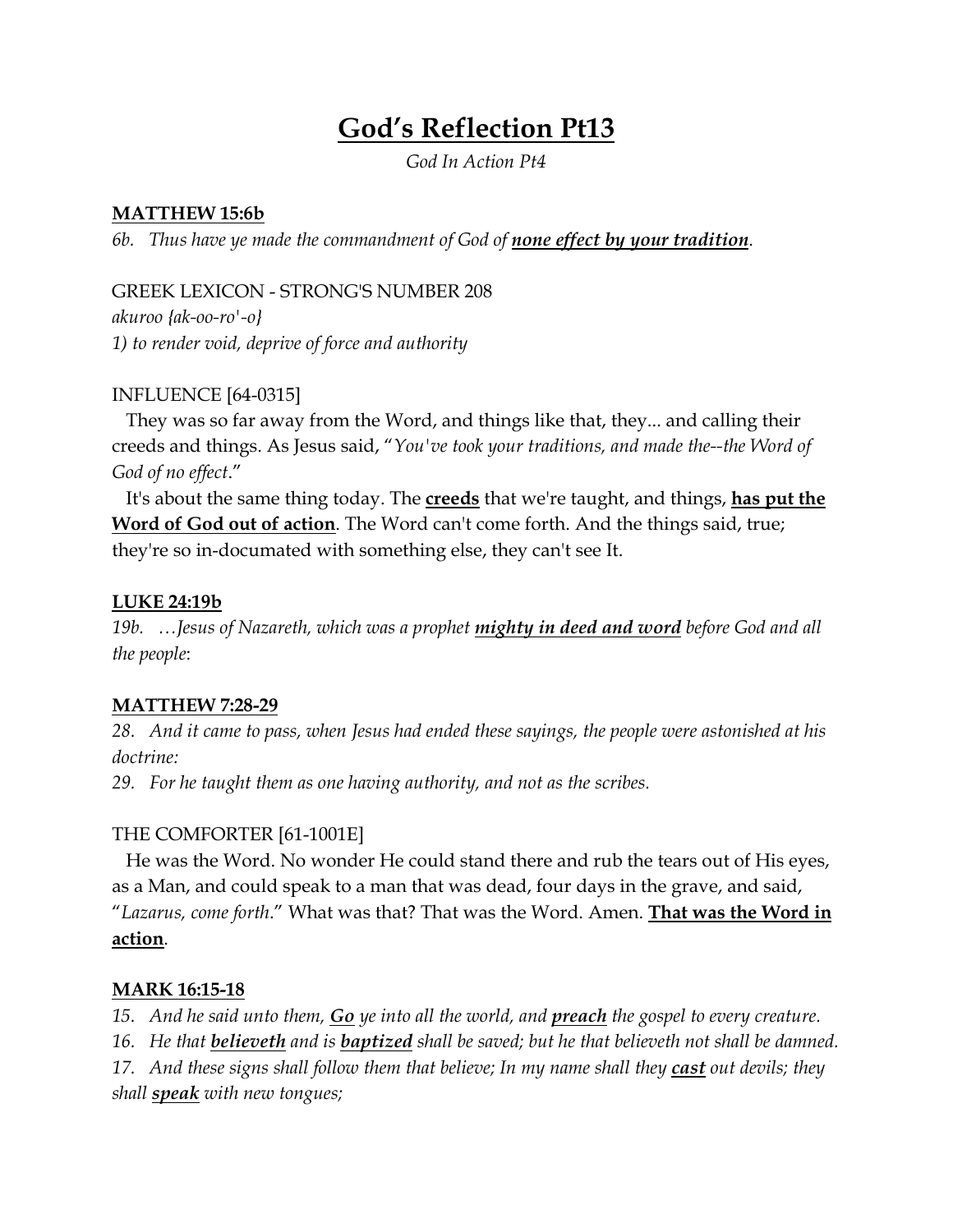*18. They shall take up serpents; and if they drink any deadly thing, it shall not hurt them; they shall lay hands on the sick, and they shall recover*.

## QUESTIONS AND ANSWERS #1 [54-0103M]

 …just as His body comes into motion and power, it's given into the church. Just as He said, "I'll move my hands this a-way," and **His literal body moves**. "Go here; preach the Gospel," **you'll see that church move** right straight. 'Cause, my shadow has to move with my hand. Amen. Is that right? Amen. Oh, my, when I think of that... There He is, His body moving, "*Go ye into all the world, demonstrate the power*." No matter if we let our theology and teachings and so forth like that, we bitterly fail. But now **the hand of God is a-moving**; signs and wonders are appearing.

#### **MARK 16:20**

*20. And they went forth, and preached every where, the Lord working with them, and confirming the word with signs following. Amen*.

#### INFLUENCE [63-0112]

 All at once there came down wings of action, and **they went into action**. They who were scared, wouldn't give a testimony out on the street. They were in the street, speaking with other tongues, and--and in action.

#### ACTS OF THE HOLY SPIRIT [54-1219E]

But it wasn't the acts of the apostles. **It was the Holy Spirit in the apostles, acting**.

# **I THESSALONIANS 1:5a**

*5a. For our gospel came not unto you in word only, but also in power, and in the Holy Ghost, and in much [assurance];*

GREEK LEXICON - STRONG'S NUMBER 4136 *plerophoria {play-rof-or-ee'-ah} 1) full assurance, most certain confidence*

#### CONVINCED THEN CONCERNED [62-0118]

 **If the Message is right, get in It. If It isn't, get out of It and find where is right**. Sure. If God be God, serve Him. "*But you can't serve God and mammon at the same time."* Let's serve God. Be convinced, and then you'll be concerned. Then the church will really go to growing, 'cause you'll go out and get everybody you can to bring them in.